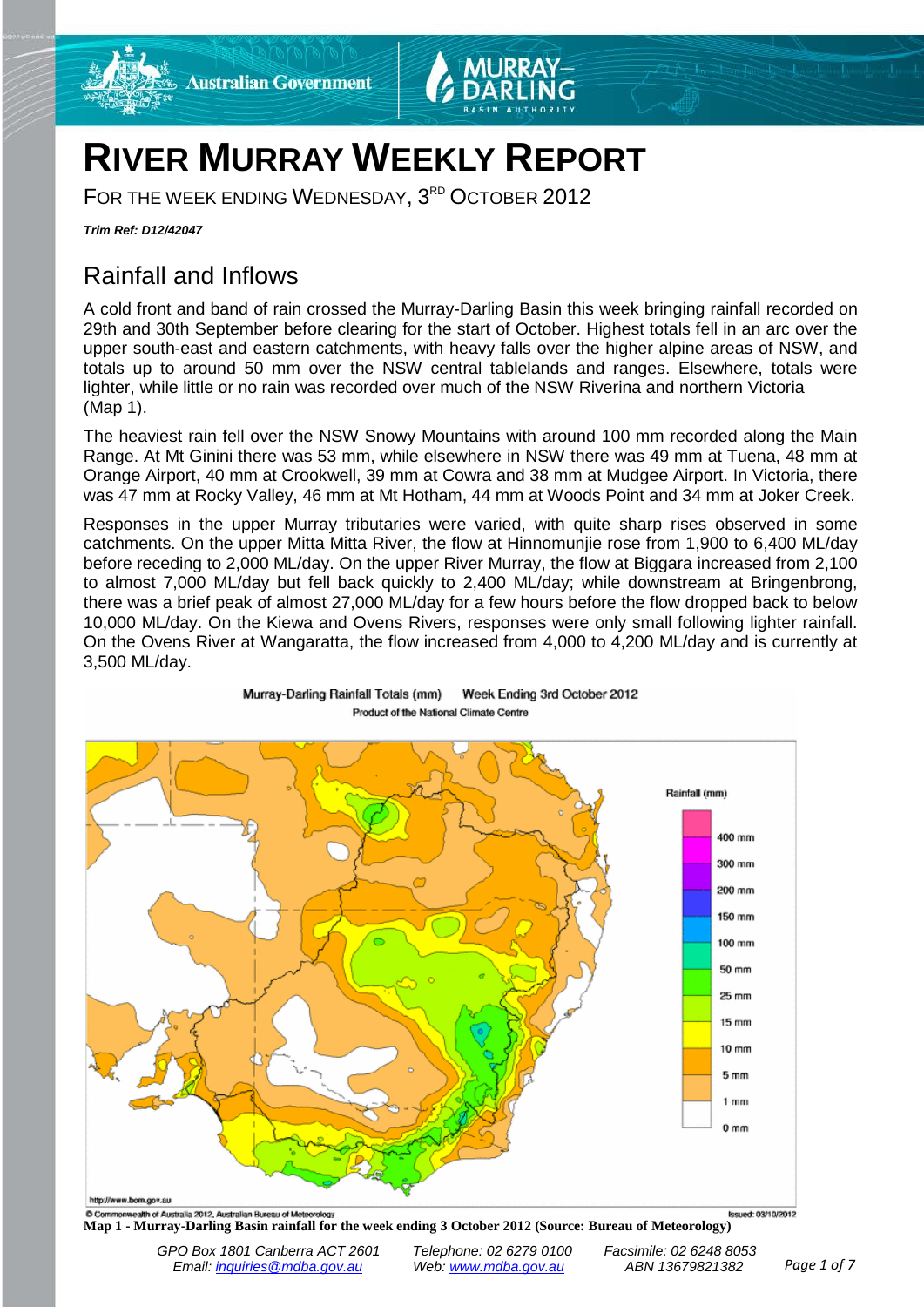## September 2012 Summary

Despite the recent rain, September was quite a dry month across the Murray-Darling Basin. Averaged across the Basin, the Bureau of Meteorology reports that September was the  $20<sup>th</sup>$  driest in 113 years of records with a total of only 15.9 mm (53% below the mean). In relative terms the driest areas were in the south and in the north-east, with broad areas of 'very much below average' rainfall for parts of the NSW Riverina, northern Victoria and in the far west (Map 2). Looking over the last 6 months, there has been a similar pattern of dry conditions. Since April 2012, most of the southern Basin away from the southern Great Dividing Range has received below average rainfall, with lowest totals recorded across the NSW Riverina and the Sunraysia regions.

September was also characterised by above average maximum temperatures. Many areas recorded their warmest September since 2006 and in NSW for example, average daily maximum temperatures were the 9<sup>th</sup> highest on record. By contrast, night time temperatures were relatively cool for September, with many clear nights resulting in slightly below average minimum temperatures at many locations.

September inflows to the River Murray system (excluding Darling River and Snowy inflows) totalled about 1,470 GL. This is slightly below the long-term average of around 1,600 GL but still well above the average over the last 10 years.



**Map 2 - Murray-Darling Basin rainfall deciles for September 2012 (Source: Bureau of Meteorology)**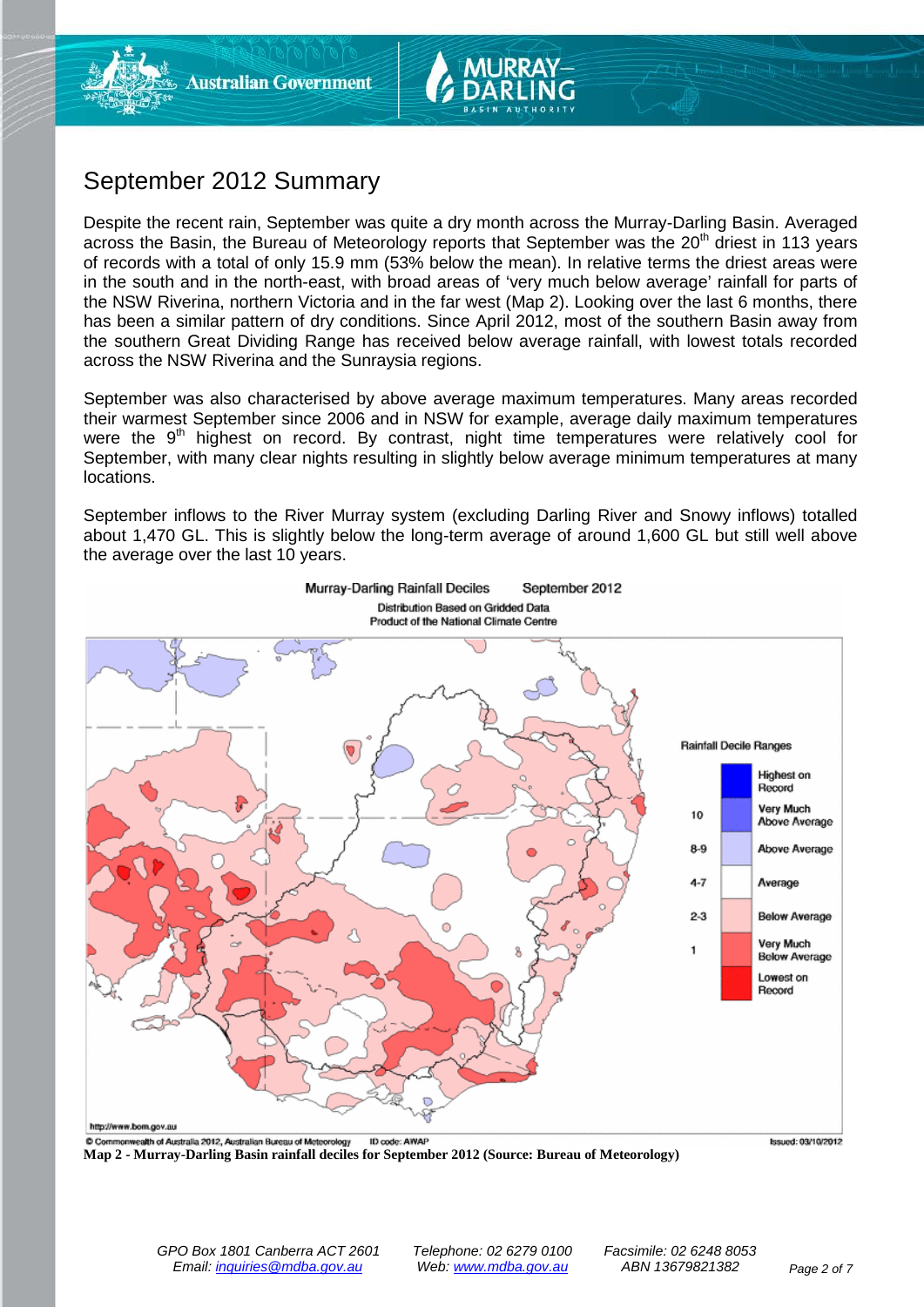# River Operations

MDBA active storage has remained steady this week and is currently 8,685 GL, or 101% capacity. Information on upper State shares within each storage can be found on the MDBA water accounting page at [http://www.mdba.gov.au/water/water-accounting.](http://www.mdba.gov.au/water/water-accounting)

At Dartmouth Reservoir, the storage increased by 27 GL to 3,751 GL (97% capacity) with inflows increasing to around 6,000 ML/day over the weekend. At the current rate of rise, and without further rain in the short term, Dartmouth Reservoir is expected to reach 99% capacity during the first week of November. The release, measured at Colemans, has remained at the normal minimum of 200 ML/day throughout the week.

At Hume Reservoir, inflows increased to a peak of nearly 22,000 ML/day on 1 October. The release from Hume was increased early in the week to manage airspace ahead of forecast rain that ended up being lower than anticipated across most of Hume's catchments apart from the higher alpine peaks. The release has since been cut back to 12,300 ML/day and the storage volume has levelled out at around 2,929 GL (97% capacity), a decrease of 34 GL over the week. Release over the coming week will most likely depend on downstream demands, which are expected to continue rising if weather conditions stay dry. Operations are changing from winter-spring 'spill mode' to demand-driven 'supply mode'.

At Yarrawonga Weir, total diversions have increased to almost 7,000 ML/day through Mulwala Canal and Yarrawonga Main Channel and are expected to increase further in the days ahead. The pool level in Lake Mulwala has risen to 124.89 m AHD (1 cm below FSL) to partially re-regulate water released from Hume Reservoir earlier in the week. The current release downstream is 21,000 ML/day, but should decrease steadily in the coming days as inflows recede. A release below 10,000 ML/day is anticipated within a week's time.

On the Edward River system, combined inflows though the Edward and Gulpa offtakes have increased slightly and are currently around 2,800 ML/day. At Stevens Weir, the flow has decreased from 4,500 to around 4,000 ML/day and is expected to ease further in the coming days. Downstream at Moulamein the Edward River continues to recede, while further downstream on the Wakool River, the flow at Kyalite has fallen from a peak of around 20,500 ML/day on 23 September to the current flow of 15,700 ML/day.

On the Goulburn River the flow at McCoys has decreased to below 2,000 ML/day for the first time since June. At Torrumbarry Weir, the flow on the River Murray has receded to 13,100 ML/day and is expected to decrease to around 11,000 ML/day in the coming days. At National Channel, diversion is currently at 2,000 ML/day and may increase to 3,000 ML/day this week.

At Swan Hill, a steady recession is now underway. The current flow is 18,000 ML/day and may be below 12,000 ML/day in a week's time. On the lower Murrumbidgee River, flows are also receding with the flow at Balranald now below 8,000 ML/day. At Euston Weir the flow peaked on 28 September at 48,900 ML/day and is now receding. A recession is expected to continue for several weeks.

At Mildura the River Murray is currently peaking and preparations are now underway to re-instate Mildura Weir following the period of high flows. The weir re-instatement is expected to commence on 9 October and should take around 3-5 days to complete.

Total storage at Menindee Lakes increased by 4 GL this week with the lakes now storing 2,013 GL (116% capacity). The release to the lower Darling River (measured at Weir 32) has decreased to minimums with a varied release pattern targeting an average minimum flow of 500 ML/day expected in the coming weeks. Downstream on the lower Darling River, the flow at Burtundy has now fallen below 2,000 ML/day.

On the River Murray at Wentworth, the flow has been holding fairly steady with the current flow of 52,600 ML/day down only 200 ML/day from one week ago. The rate of recession is expected to increase over the coming week as flows fall away faster upstream.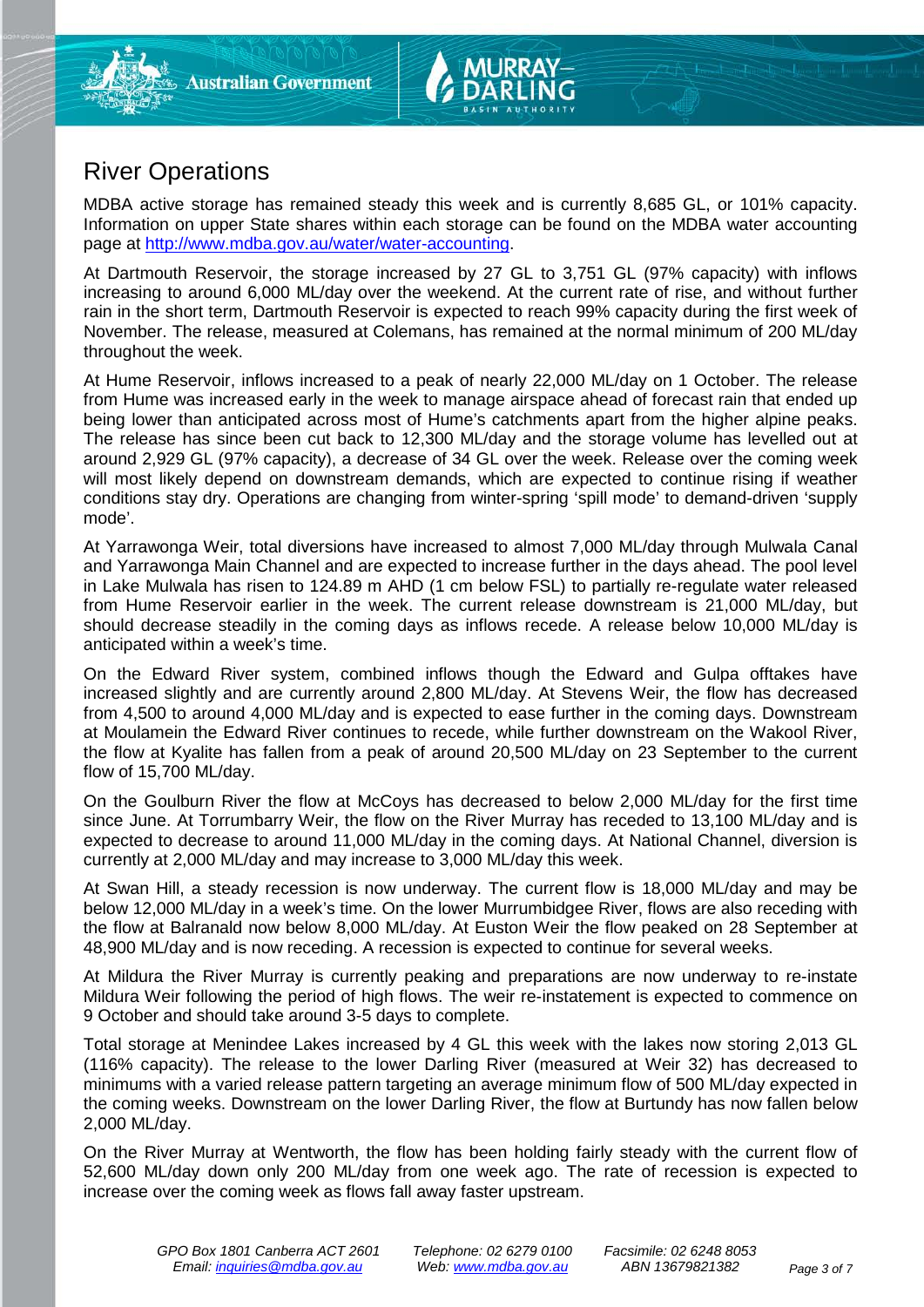



At Lake Victoria the volume remains close to Full Supply with a current storage of around 666 GL (98% capacity) an increase of 3 GL since last week. The flow to South Australia has averaged around 49,500 ML/day and should remain close to this flow during the coming days before a recession begins.

At the Lower Lakes, high inflows continue, with flows into the Coorong continuing through all five Barrages when tide and swell conditions permit. The 5-day average level at Lake Alexandrina is 0.71 m AHD.

### **For media inquiries contact the Media Officer on 02 6279 0141**

DAVID DREVERMAN Executive Director, River Management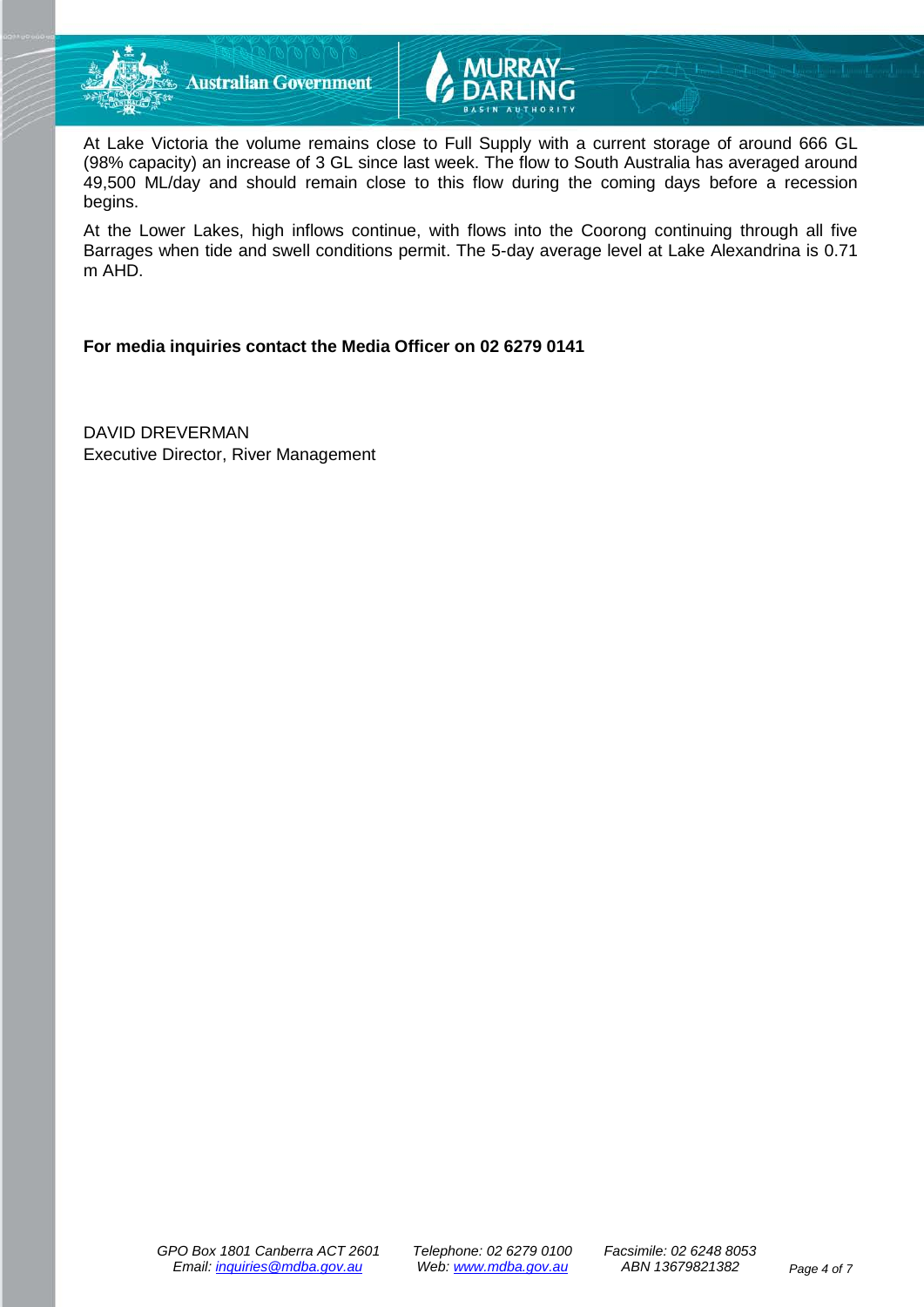



### Water in Storage Week ending Wednesday 03 Oct 2012

| <b>MDBA Storages</b>             | Full<br>Supply<br>Level | Full Supply<br>Volume | Current<br>Storage<br>Level | Current<br>Storage |      | Dead<br>Storage | Active<br>Storage | Change in<br>Total<br>Storage<br>for the<br>Week |
|----------------------------------|-------------------------|-----------------------|-----------------------------|--------------------|------|-----------------|-------------------|--------------------------------------------------|
|                                  | $(m$ AHD)               | (GL)                  | (m AHD)                     | (GL)               | %    | (GL)            | (GL)              | (GL)                                             |
| Dartmouth Reservoir              | 486.00                  | 3856                  | 484.38                      | 3751               | 97%  | 71              | 3680              | $+27$                                            |
| Hume Reservoir                   | 192.00                  | 3 0 0 5               | 191.62                      | 2929               | 97%  | 23              | 2 9 0 6           | $-34$                                            |
| Lake Victoria                    | 27.00                   | 677                   | 26.91                       | 666                | 98%  | 100             | 566               | $+3$                                             |
| Menindee Lakes                   |                         | 1 731*                |                             | 2013               | 116% | (480#)          | 1533              | $+4$                                             |
| <b>Total</b>                     |                         | 9 2 6 9               |                             | 9359               | 101% | $ -$            | 8685              | 0                                                |
| <b>Total Active MDBA Storage</b> |                         |                       |                             |                    |      |                 | $101\%$ ^         |                                                  |

#### **Major State Storages**

| <b>Burrinjuck Reservoir</b> | 026     | 022   | 100% |     | 019   | -4                    |
|-----------------------------|---------|-------|------|-----|-------|-----------------------|
| <b>Blowering Reservoir</b>  | 631     | 536   | 94%  | 24  | 512   | -18                   |
| Eildon Reservoir            | 3 3 3 4 | 3 301 | 99%  | 100 | 3 201 | $\cdot$ $\sim$<br>TZ. |

\* Menindee surcharge capacity – 2050 GL \*\* All Data is rounded to nearest GL \*\*

# NSW takes control of Menindee Lakes when storage falls below 480 GL, and control reverts to MDBA when storage next reaches 640 GL A % of total active MDBA storage

**Snowy Mountains Scheme Snowy diversions for week ending 02 Oct 2012** 

| <b>Storage</b>         | <b>Active Storage</b><br>'GL) | Weekly Change<br>(GL) | Diversion (GL)       | This Week | From 1 May<br>2012 |
|------------------------|-------------------------------|-----------------------|----------------------|-----------|--------------------|
| Lake Eucumbene - Total | 2 3 2 9                       | +55                   | Snowy-Murray         | $+4$      | 466                |
| Snowy-Murray Component | 792                           | $+51$                 | Tooma-Tumut          | $+10$     | 150                |
| <b>Target Storage</b>  | 400                           |                       | <b>Net Diversion</b> | -6        | 317                |
|                        |                               |                       | Murray 1 Release     | +28       | 633                |

### **Major Diversions from Murray and Lower Darling (GL) \***

| <b>New South Wales</b>    | This Week | From 1 July<br>2012 | Victoria                        | This Week | From 1<br><b>July 2012</b> |
|---------------------------|-----------|---------------------|---------------------------------|-----------|----------------------------|
| Murray Irrig. Ltd (Net)   | 26.8      | 220                 | Yarrawonga Main Channel (net)   | N/A       | N/A                        |
| Wakool Sys Allowance      | 0.0       | 0                   | Torrumbarry System + Nyah (net) | 10.3      | 109                        |
| Western Murray Irrigation | 0.5       |                     | Sunraysia Pumped Districts      | 1.9       |                            |
| Licensed Pumps            | 3.6       | 39                  | Licensed pumps - GMW (Nyah+u/s) | 0.6       |                            |
| Lower Darling             | 3.7       | 85                  | Licensed pumps - LMW            | 5         | 34                         |
| <b>TOTAL</b>              | 34.6      | 346                 | TOTAL                           | 18        | 157                        |

\* Figures derived from estimates and monthly data. Please note that not all data may have been available at the time of creating this report.

\*\* All data above is rounded to nearest 100 ML for weekly data and nearest GL for cumulative data\*\*

| Flow to South Australia (GL)                                                                                              | Entitlement this month | $170.0*$ |                 |  |  |
|---------------------------------------------------------------------------------------------------------------------------|------------------------|----------|-----------------|--|--|
| * Flow to SA will be greater than entitlement for this<br>month due to Unregulated Flows and Additional<br>Dilution Flow. | Flow this week         | 346.6    | (49 500 ML/day) |  |  |
|                                                                                                                           | Flow so far this month | 149.2    |                 |  |  |
|                                                                                                                           | Flow last month        | 1.383.7  |                 |  |  |
| $\mathbf{A}$ , $\mathbf{B}$ , $\mathbf{A}$ , $\mathbf{B}$                                                                 |                        |          |                 |  |  |

#### **Salinity (EC) (microSiemens/cm at 25o C)**

|                         | Current | Average over the last week | Average since 1 August 2012 |
|-------------------------|---------|----------------------------|-----------------------------|
| Swan Hill               | 120     | 110                        | 120                         |
| Euston                  | 140     | 130                        | 120                         |
| <b>Red Cliffs</b>       | 120     | 120                        | 110                         |
| Merbein                 | 140     | 150                        | 130                         |
| Burtundy (Darling)      | 400     | 390                        | 420                         |
| Lock 9                  | 130     | 130                        | 130                         |
| Lake Victoria           | 240     | 230                        | 250                         |
| Berri                   | 180     | 190                        | 200                         |
| Waikerie                | 220     | 230                        | 220                         |
| Morgan                  | 210     | 220                        | 210                         |
| Mannum                  | 210     | 210                        | 200                         |
| Murray Bridge           | 240     | 240                        | 240                         |
| Milang (Lake Alex.)     | ٠       |                            | 430                         |
| Poltalloch (Lake Alex.) | 210     | 210                        | 280                         |
| Meningie (Lake Alb.)    | 3 4 9 0 | 3 3 0 0                    | 3 3 8 0                     |
| Goolwa Barrages         | 1 0 3 0 | 1 100                      | 3 0 2 0                     |

*GPO Box 1801 Canberra ACT 2601 Telephone: 02 6279 0100 Facsimile: 02 6248 8053 Email: [inquiries@mdba.gov.au](mailto:inquiries@mdba.gov.au) Web: [www.mdba.gov.au](http://www.mdba.gov.au/) ABN 13679821382 Page 5 of 7*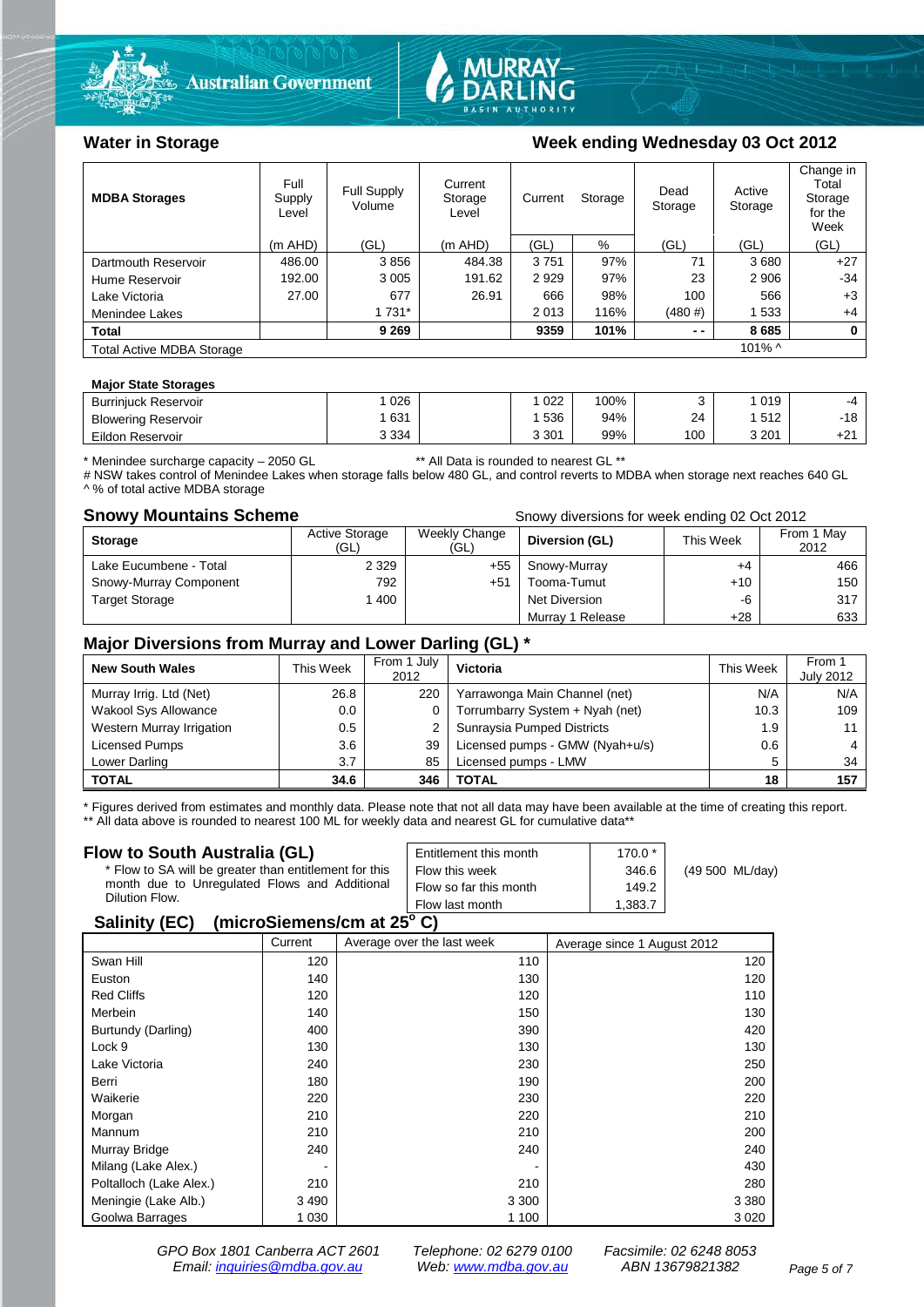

# MURRAY-<br>DARLING

#### River Levels and Flows **Week ending Wednesday 03 Oct 2012**

|                                  | Minor Flood<br>Stage | Gauge    | Height         | Flow     | Trend | Average Flow<br>this Week | Average<br>Flow last<br>Week |
|----------------------------------|----------------------|----------|----------------|----------|-------|---------------------------|------------------------------|
| <b>River Murray</b>              | (m)                  | local(m) | (m AHD)        | (ML/day) |       | (ML/day)                  | (ML/day)                     |
| Khancoban                        |                      |          |                | 4 1 3 0  | F     | 7 0 7 0                   | 4670                         |
| Jingellic                        | 4.0                  | 2.44     | 208.96         | 11 360   | R     | 11 680                    | 9840                         |
| Tallandoon (Mitta Mitta River)   | 4.2                  | 1.71     | 218.60         | 1 1 5 0  | F     | 1 270                     | 1 400                        |
| Heywoods                         | 5.5                  | 3.73     | 157.36         | 12 270   | F     | 19 0 30                   | 11 340                       |
| <b>Doctors Point</b>             | 5.5                  | 2.96     | 151.43         | 14 300   | F     | 21 710                    | 14 170                       |
| Albury                           | 4.3                  | 1.96     | 149.40         |          |       |                           |                              |
| Corowa                           | 3.8                  | 3.96     | 129.98         | 20 930   | F     | 22 160                    | 13 450                       |
| Yarrawonga Weir (d/s)            | 6.4                  | 2.93     | 117.97         | 20 980   | F     | 20 340                    | 17 920                       |
| Tocumwal                         | 6.4                  | 3.74     | 107.58         | 22 500   | R     | 19510                     | 18 8 30                      |
| Torrumbarry Weir (d/s)           | 7.3                  | 3.98     | 82.53          | 13 110   | F     | 15 390                    | 21 530                       |
| Swan Hill                        | 4.5                  | 3.10     | 66.02          | 18 0 20  | F     | 20 080                    | 21 760                       |
| Wakool Junction                  | 8.8                  | 7.62     | 56.74          | 34 660   | F     | 37 620                    | 40 310                       |
| Euston Weir (d/s)                | 8.8                  | 5.91     | 47.75          | 48 850   | S     | 48 800                    | 48 270                       |
| Mildura Weir (d/s)               |                      |          |                | 48 600   | F     | 46 000                    | 41 150                       |
| Wentworth Weir (d/s)             | 7.3                  | 5.82     | 30.58          | 52 600   | S     | 52 600                    | 52 830                       |
| <b>Rufus Junction</b>            |                      | 6.93     | 23.86          | 49 830   | S     | 49 510                    | 47 890                       |
| Blanchetown (Lock 1 d/s)         | $\blacksquare$       | 2.84     |                | 42 100   | S     | 41 540                    | 40 810                       |
|                                  |                      |          |                |          |       |                           |                              |
| <b>Tributaries</b>               |                      |          |                |          |       |                           |                              |
| Kiewa at Bandiana                | 2.7                  | 2.22     | 155.45         | 2 5 3 0  | F     | 2780                      | 2810                         |
| Ovens at Wangaratta              | 11.9                 | 9.09     | 146.77         | 3590     | F     | 4 0 5 0                   | 5 2 5 0                      |
| Goulburn at McCoys Bridge        | 9.0                  | 1.97     | 93.39          | 1780     | F     | 2750                      | 4 9 3 0                      |
| Edward at Stevens Weir (d/s)     |                      | 2.60     | 82.37          | 2 9 8 0  | F     | 3920                      | 5 1 1 0                      |
| Edward at Liewah                 |                      | 3.83     | 59.21          | 4 0 5 0  | F     | 4730                      | 6 0 9 0                      |
| <b>Wakool at Stoney Crossing</b> |                      | 4.35     | 57.84          | 9590     | F     | 11 580                    | 14 000                       |
| Murrumbidgee at Balranald        | 5.0                  | 4.84     | 60.80          | 7310     | F     | 8870                      | 11 560                       |
| Barwon at Mungindi               |                      | 3.16     |                | 10       | F     | 30                        | $\Omega$                     |
| Darling at Bourke                | ۰                    | 4.29     |                | 1 4 3 0  | F     | 1610                      | 2 1 8 0                      |
| Darling at Burtundy Rocks        | $\blacksquare$       |          | $\blacksquare$ | 1680     | F     | 2 2 9 0                   | 3590                         |

Natural Inflow to Hume 18 220 18 220

(i.e. Pre Dartmouth & Snowy Mountains scheme)

**Weirs and Locks** Pool levels above or below Full Supply Level (FSL)

| <b>Murray</b>      | FSL (m AHD) | u/s     | d/s                      |                       | FSL (m AHD) | u/s     | d/s     |
|--------------------|-------------|---------|--------------------------|-----------------------|-------------|---------|---------|
| Yarrawonga         | 124.90      | $-0.01$ | $\,$                     | No. 7 Rufus River     | 22.10       | $+1.66$ | $+4.66$ |
| No. 26 Torrumbarry | 86.05       | $-0.20$ | $\,$                     | No. 6 Murtho          | 19.25       | $+0.11$ | $+2.68$ |
| No. 15 Euston      | 47.60       | $+0.91$ | $\overline{\phantom{a}}$ | No. 5 Renmark         | 16.30       | $-0.04$ | $+2.41$ |
| No. 11 Mildura     | 34.40       | -43.40  | $+2.76$                  | No. 4 Bookpurnong     | 13.20       | $+0.39$ | $+3.63$ |
| No. 10 Wentworth   | 30.80       | $+0.23$ | $+3.18$                  | No. 3 Overland Corner | 9.80        | $+0.20$ | $+2.91$ |
| No. 9 Kulnine      | 27.40       | $+0.46$ | $+2.38$                  | No. 2 Waikerie        | 6.10        | $+0.42$ | $+3.12$ |
| No. 8 Wangumma     | 24.60       | $+1.01$ | $+3.14$                  | No. 1 Blanchetown     | 3.20        | $+0.24$ | $+2.09$ |

#### **Lower Lakes FSL = 0.75 m AHD**

Lake Alexandrina average level for the past 5 days (m AHD) 0.71

| <b>Barrages</b>       | <b>Fishways at Barrages</b> |               |          |           |                      |  |
|-----------------------|-----------------------------|---------------|----------|-----------|----------------------|--|
|                       | Openings                    | Level (m AHD) | No. Open | Rock Ramp | <b>Vertical Slot</b> |  |
| Goolwa                | 128 openings                | 0.71          | 40       |           | Open                 |  |
| Mundoo                | 26 openings                 | 0.66          |          | -         |                      |  |
| <b>Boundary Creek</b> | 6 openings                  |               |          | -         |                      |  |
| Ewe Island            | 111 gates                   |               | 50       |           |                      |  |
| Tauwitchere           | 322 gates                   | 0.74          | 97       | Open      | Open                 |  |

AHD = Level relative to Australian Height Datum, i.e. height above sea level